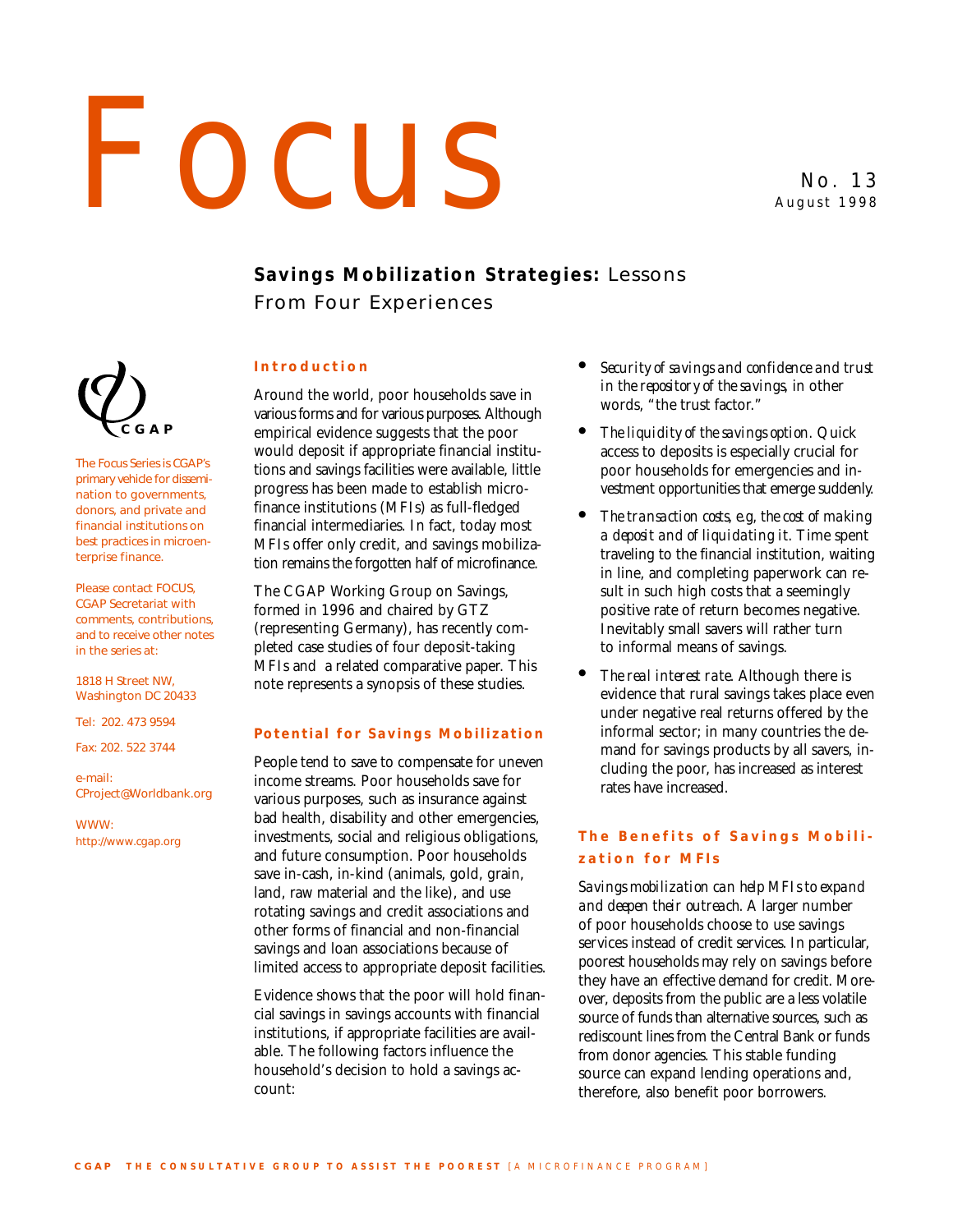*Mobilizing small and micro-savings can contribute to self-sustainability* by providing the MFI with cheaper funds than those from the interbank market. However, there may be a tradeoff between the lower financial costs and the relatively high costs of mobilizing and administering small deposits.

*Attracting depositors may instill a stronger demand-orientation and thriftiness in MFIs' operations and increase public confidence.* As savers become important stakeholders in deposittaking institutions, the latter are forced to improve their product variety and the efficiency of their services. Moreover, **effective** prudential regulation and supervision can increase the public's confidence in an MFI's financial operations.

### **The Challenges of Savings Mobilization by MFIs**

*A hostile macroeconomic and financial sector environment.* Even the most efficient MFIs find it difficult to attract savings from poor clients when political turmoil and high annual inflation rates prevail. When there is uncertainty about the future, people prefer non-financial assets as hedges against instability. Also, MFIs find mobilizing savings a loss-making venture when extensive government interference exists through interest rate controls and subsidized credit.

*Absence of regulatory framework tailored to the special characteristics of MFIs.* In the absence of specific prudential regulation for micro-finance, most MFIs would have to transform into formal financial institutions. To become a formal institution, however, MFIs have to meet high minimum capital requirements and abundant requirements for loan documentation and collateral that most cannot fulfill. In addition, these legal stipulations are not adjusted to the specific risk exposure of MFIs, such as high turnover of loans due to short maturities or use of collateral substitutes.

*More sophisticated management capabilities.* While some MFIs have experience screening clients and monitoring loan repayment to minimize the probability of default, risk management requirements for deposit-taking institutions are more stringent and complex in order to protect poor depositors. Deposit-taking MFIs will need to train and motivate their staff to meet the challenge of matching assets and liabilities (matching the different maturities and sizes of small credit and savings accounts) to appropriately manage liquidity. The interest rate spread (the difference between the cost of mobilizing savings and the earning on loans) will have to be carefully managed to ensure institutional sustainability. Cost accounting and control of expenses can inhibit the introduction of small and micro-savings facilities because in the short to medium term it may become a cost-intensive endeavor.

## **Case Studies of Savings Mobilization Strategies**

GTZ carried out case studies of four banks: the Bank for Agriculture and Agricultural Cooperatives in Thailand (BAAC), the Banco Caja Social in Colombia (BCS), the Bank Rakyat Indonesia (BRI) and the Rural Bank of Panabo in the Philippines (RBP). These institutions were selected because (i) the average amount on deposit is far below the average GNP per capita, (ii) the number of savers exceeds the number of borrowers, (iii) the actual number of savers represents a large share of the potential market, and (iv) savings are the most important funding source, contributing more than 50 percent to total liabilities.

BAAC and BRI are both government-owned banks. BCS is owned by the Catholic Church in Colombia, and RBP by private investors. While the BAAC exclusively provides financial services to agricultural producers and their respective organizations, clients of the other institutions are comprised of low-income and middle-income household-enterprises from all sectors. BCS is the only bank of the sample that exclusively operates in urban areas. (See chart)

All four institutions show impressive outreach. They serve between 10 (BCS) and 85 (BAAC) percent of the households that compose the potential market for these institutions. The number of savers exceeds borrowers one to four.

The average loan amount (a proxy for determining the ability to reach low-income households with credit) is generally below, and in the case of BCS only slightly above, GNP per capita in the respective countries. The average savings accounts represent less than one-fifth of GNP per capita of each country, suggesting that the institutions reach very poor households with their savings services. Deposits represent between 65 and over 80 percent of total liabilities in the four institutions. Financial indicators for all four show high rates of return (ROA, ROE) and high operational efficiency.

## **Factors for Successful Mobilization of Small and Micro-savings**

A comparison of the banks' experiences points to seven key factors that contributed to the success of small and microsavings mobilization.

**Economic Reform and Financial Sector Liberalization.** In each case, liberalization resulted in increased competition for the MFIs, which made them broaden the array of financial products offered, particularly savings, and incorporate new groups of customers, particularly the poor. For public banks like BRI, government support without interference in dayto-day operations made financial intermediation a profitable undertaking. Elimination of cheap financing available from government institutions stimulated BAAC and BRI to mobilize savings. And finally, relaxation of interest rate controls enabled all four MFIs to set interest spreads on a profitable basis.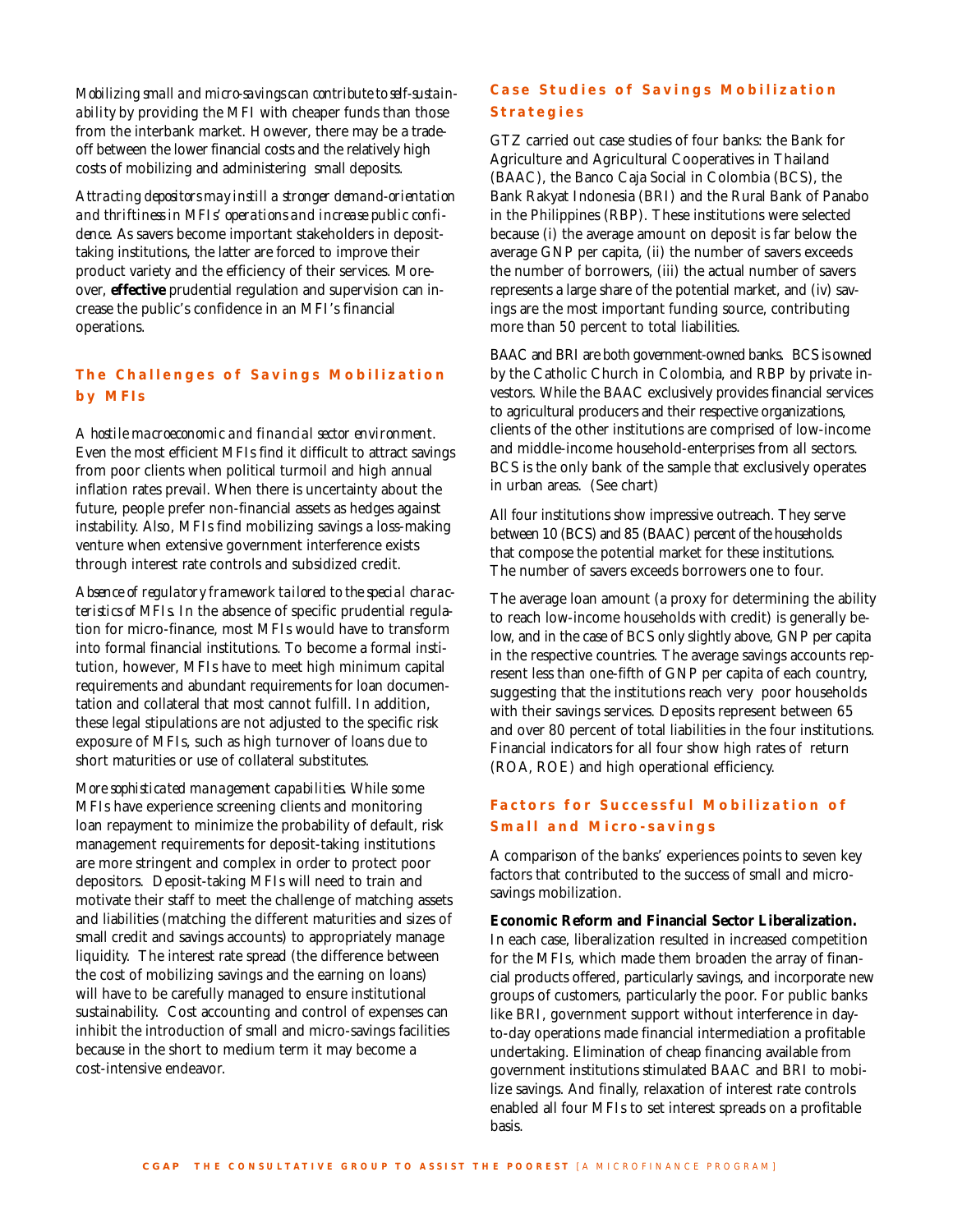|  | Outreach and Performance Indicators, 1996 <sup>a</sup> |  |  |
|--|--------------------------------------------------------|--|--|
|--|--------------------------------------------------------|--|--|

| <b>Performance Indicators</b>                                                                                                                                                            | <b>BAAC</b> Thailand                                                 | <b>BCS</b> Colombia                      | <b>BRI-Unit Desa Indonesia</b>             | <b>RBP</b> Philippines              |
|------------------------------------------------------------------------------------------------------------------------------------------------------------------------------------------|----------------------------------------------------------------------|------------------------------------------|--------------------------------------------|-------------------------------------|
| Ownership<br>GNP per capita                                                                                                                                                              | Government<br>3,000                                                  | Private<br>2,000                         | Government<br>1,070                        | Private<br>1,190                    |
| Lending activities<br>Volume of loans outstanding<br>Number of loans outstanding<br>Average loan size<br>Avg. loan as proportion of GNP                                                  | 5,590 million<br>2.4 million<br>2,329<br>77%                         | 513 million<br>209.000<br>2,455<br>123%  | 1,713 million<br>2.5 million<br>685<br>64% | 5.6 million<br>6,350<br>882<br>74%  |
| Savings activities <sup>b</sup><br>Volume of deposits outstanding<br>Number of deposit accounts<br>Average deposit size<br>Avg. deposit as prop. of GNP                                  | $1.875$ million <sup>c</sup><br>4.2 million $\epsilon$<br>447<br>15% | 279 million<br>1.1 million<br>254<br>13% | 2,600 million<br>16 million<br>163<br>15%  | 2.7 million<br>10,850<br>249<br>21% |
| <b>Financial intermediation indicators</b><br>Deposits to loan ratio<br>Deposits to liabilities ratio<br>Profitability indicators<br>Return on assets d<br>Return on equity <sup>e</sup> | 71%<br>65%<br>0.35%<br>2.82%                                         | 101%<br>87%<br>2.5%<br>19.0%             | 181%<br>89%<br>5.5%<br>not applicable      | 80%<br>72%<br>7.0%<br>36.7%         |

a All amounts expressed in US Dollars

b Demand deposits only (does not include time deposits)

c For end of 1995

**Institutional Type and Governance**. Governance, ownership, and reputation of the institution are crucial in attracting savings because they lend to (or detract from) depositor confidence about the safety of their savings. Savings customers are comfortable about entrusting their savings with the four institutions as their owners are well-known, and are perceived as trustworthy and risk-conscious. For example, BCS in Colombia is part of one of the largest and most well-known holding companies owned by the Catholic Church in Colombia. Most depositors are confident that their savings will be safeguarded if BCS suffers a severe solvency crisis.

Because governments tend to rescue troubled public banks, government-owned banks such as BAAC and BRI have some advantage in savings mobilization over privately-owned institutions that lack effective deposit insurance systems. The implicit guarantee raises customers' confidence in the deposit facilities of these institutions. This guarantee may provide a cost advantage over private financial institutions because the latter must often compensate for the lack of an effective deposit insurance system by paying higher interest rates to attract deposits.

Vulnerability to government intervention, however, is omnipresent in publicly-owned institutions. BAAC and BRI continue to implement mandated government credit programs with poor results. The losses from these operations are either covered by government funds—as in the case of BAAC—or absorbed by the profits generated by the unit desas in BRI. These transfers represent a loss of resources and inhibit profitability in both cases.

There are two ways that the governing bodies (or boards) of BCS, BRI, and RBP have played critical roles in MFIs' successful savings mobilization strategy. First, they defined savings as a key element of corporate identity and made it an

d Net income or profits before taxes/average total assets

e Net income or profits before taxes/average total capital

integral part of the institution's services. Second, they implemented sufficient checks and balances, including getting involved in strategic business planning and decision-making to ensure sound financial performance and preserve customer confidence.

**Organizational Structure.** The closer the MFI gets to its customers, the larger the number of small depositors with access to savings facilities. BAAC, BCS and BRI have extensive branch and field units located strategically where poor people live or work (e.g. market places). The latter is also true for RBP although it does not operate on a nation-wide scale.

These field units—particularly those of BAAC and BRI—are generally lean, low-cost operations, with only essential staffing and facilities. The units/branches are treated as cost centers with incentives for efficient operations. Decision-making is decentralized (with adequate oversight) and structured to foster transparency and accountability.

Field offices of BCS, BAAC, and BRI have access to an internal liquidity pool and support services for other functions such as training and new product development. Such access to secondary structures allows the institutions to benefit from economies of scale.

**Savings Products and Technologies.** Individual, voluntary, and open-access savings accounts have proved most successful in attracting savers. Though BAAC, BCS, and RBP have been experimenting with compulsory, locked-in savings or group accounts, these services have produced lower outreach and a remarkably slower growth of the deposit base than voluntary deposits. In the experience of these institutions, compulsory savings, as a requirement for loans, were perceived as a cost to borrowing rather than a service by itself.